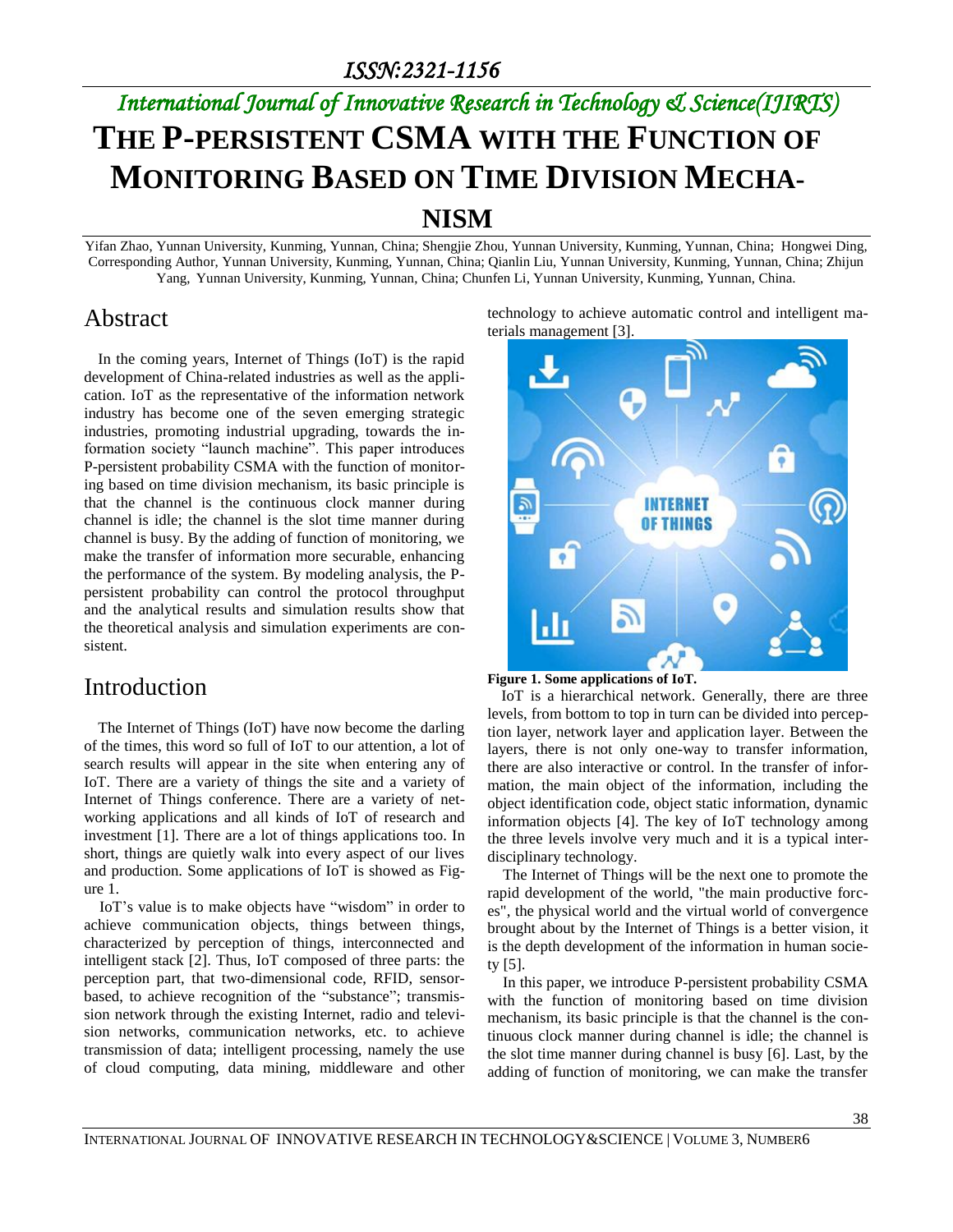of information more securable, enhancing the performance of the system.

In the paper, we use the averaging cycle period conduct analytical and simulation experiment with the control strategy mentioned above.

# The model

In the proposed protocol, there will be three random events:

1. U events: Event that information packets are sent successfully.

2. C events: Event that information packets collide with each other (the collision appears).

3. I events: Event that there is no information packets in the channel arrive, the channel is idle.

The model of P-persistent CSMA with the function of monitoring based on time division mechanism is showed as Figure 2.



**Figure 2. The model of P-persistent CSMA with the function of monitoring based on time division mechanism.**

Upon sensing the channel is idle, at the beginning of the next slot, the nodes send the information packet with probability p, with probability (1-p) abandon send; when the packet idle period that is continuous clock arrives, sent at the same probability p, with probability  $(1-p)$  abandon sent [7].

## Analysis of the model

Before analyze the system performance, first do the following assumptions:

1. The channel is ideal with no noise and interference;

2. The basic unit of the system control clock is  $a$ , the information packets arrived at time *a* will transmit at the starting time of the next slot [8];

3. The channel propagation delay is  $a$ , the packet length is unit length and is an integral multiple of *a* ;

4. The access method of channel is timeslot P-persistent CSMA protocol, and the arrival process of channel satisfy the Poisson process whose independent parameter is *G* [9];

5. The channel using the new protocol, the information packets need to be sent at the first slot in the transmission period can always detecting the state of the channel at last moment;

6. During the transmission of information packets, the phenomenon of packet collisions occur inevitably, and continues to be sent after a random time delay, it sends will not produce any adverse effects on the arrival process channel.

The arrival process of channel satisfies the Poisson process [10]:

$$
P(n) = \frac{(aG)^n e^{-aG}}{n!}
$$
 (1)

In Equation (1),  $P(n)$  is the event of *n* packets arriving during time of a.

First, solve the average length  $E(U)$  of packet successfully sent in the event of U.

Packet successfully sent into the following two cases:

(1) If packets arrive during the last slot of idle period, namely packet arrives at the continuous clock control, and in the next slot time, no one but it adhere to send it, then it is sent successfully, the record for the event is  $U_1$ .

The average length of  $U_1$  is:

$$
E(U_1) = E(N_U) \times 1 = \frac{apGe^{-apG}}{1 - e^{-apG}}
$$
 (2)

(2) If the packet arrives at the busy period, and the packet is the only packet adhere to sent at the current TP period, then the packet will be successfully transmitted within the next TP period, referred to as an event of  $U_2$ .

At the transmission period, if there is no information packets to be sent, its possibility is:

$$
q_0 = \sum_{k=0}^{\infty} P(A_k) \times (1-p)^k = e^{-pG(1+3a)}
$$
 (3)

In the transmission period  $(1+3a)$ , if there is only one in-

formation packet to be sent, its possibility is:  
\n
$$
q_1 = \sum_{k=1}^{\infty} P(A_k) C_k^1 p (1-p)^{k-1} = pG(1+3a)e^{-pG(1+3a)}
$$
\n(4)

In a cycle, the average length of information packets transmitted successfully at the  $U_2$  is:

$$
E(U_2) = \frac{q_1}{q_0} = pG(1+3a)
$$
 (5)

Then the average length  $E(U)$  is:

the average length 
$$
E(U)
$$
 is:  
\n
$$
E(U) = E(U_1) + E(U_2) = \frac{pGae^{-pGa}}{1 - e^{-pGa}} + pG(1 + 3a)
$$
\n(6)

Secondly, solve average length  $E(B)$  during the busy period.

$$
E(B) = E(N_B)(1+3a) = \frac{1}{q_0}(1+3a) = \frac{1+3a}{e^{-pG(1+3a)}}\tag{7}
$$

Finally, solve average length  $E(I)$  during the idle period.

Since the number of idle slots I within the geometric distribution with the mean:  $E[N] = \frac{1}{1 - e^{-Gpa}}$ , an information packet arrive in a time slot with normalized probability:  $1 - 1$ *Gpa*  $I1 - 1 - e^{-Gpa}$  $p_{I1} = \frac{Gpa e^{i}}{1 - e^{-i}}$  $=\frac{Gpa e^{-}}{1-e^{-G}}$ , more than an information packet arrives in a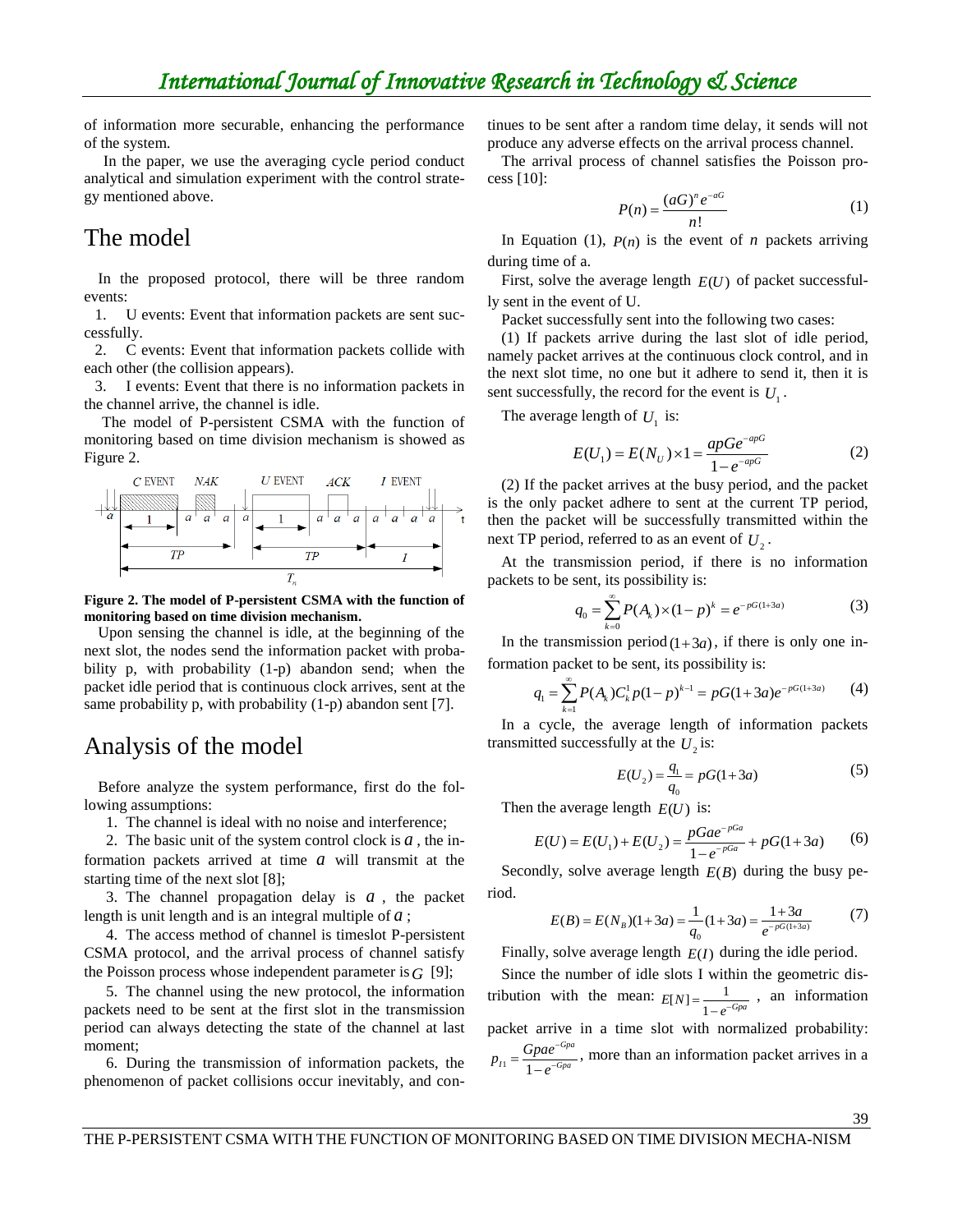# *International Journal of Innovative Research in Technology & Science(IJIRTS)*



#### Simulation

From the above analysis, the expression of the system throughput under the P-persistent CSMA with the function of monitoring based on time division mechanism is got. Based on the above analysis, with the use of simulation tool: MATLAB R2010a, the simulation results are shown as following. During the simulation, transmission delay time:  $a = 0.01$ .



**Figure 3. The throughput of the new protocol with different P.** We know from Figure 3, the system throughput is changed by selecting the different values of probability P.



**Figure 4. The throughput of the new protocol, the traditional Ppersistent CSMA and the time slot Aloha.**

From the Figure 4, the system throughput of the new protocol is lower than the traditional P-persistent protocol, higher than the time slot Aloha protocol. The system throughput of the new is lower than the traditional one because the ACK information takes up some information resource when transmitted. And with the ACK, we can make the information transmitted safer. Thus, we get more reliability than losing the little throughput.



**Figure 5. The difference of system idle time between the new protocol and the traditional one.**

In the Figure 5, we can see that the system idle time under the new protocol is less than the one under the traditional protocol. Therefore the system channel resource is used more efficiently.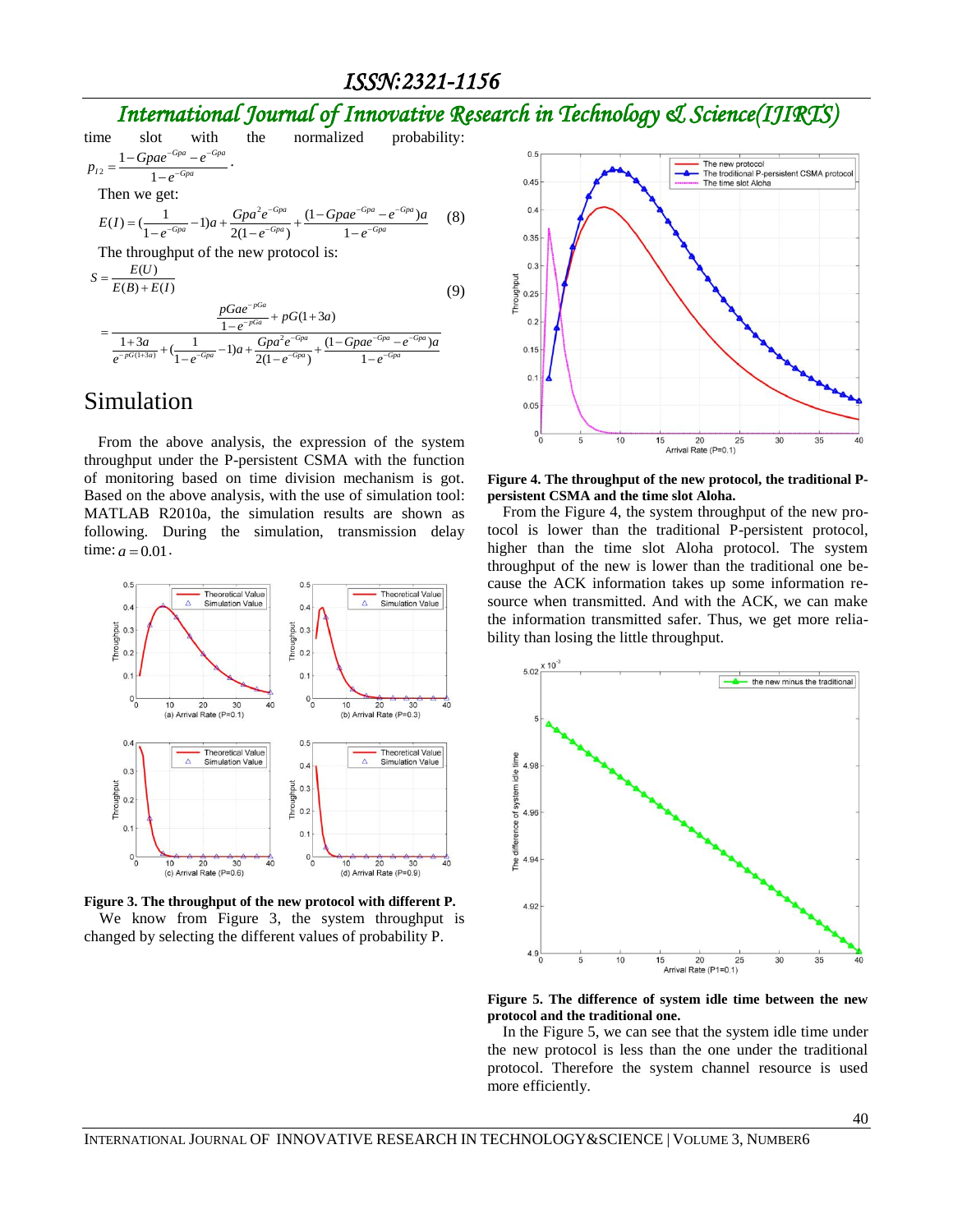# Conclusions

In following years, the Internet of Things is the rapid development of China-related industries as well as the application. IoT as the representative of the information network industry has become one of the seven emerging strategic industries, promoting industrial upgrading, towards the information society "launch machine". We introduces Ppersistent probability CSMA with the function of monitoring based on time division mechanism, its basic principle is that the channel is the continuous clock manner during channel is idle; the channel is the slot time manner during channel is busy. By the adding of function of monitoring, we make the transfer of information more securable, enhancing the performance of the system. By modeling analysis, the Ppersistent probability can control the protocol throughput and the analytical results and simulation results show that the theoretical analysis and simulation experiments are consistent.

## Acknowledgments

This work was supported by the National Natural Science Foundation of China (61461053, 61461054, 61072079); Natural Science Foundation of Yunnan Province (2010CD023); The Financial Support of Yunnan University (No.XT412004).

## References

- [1] Zhao Dongfeng. Study on A New Method for Continuous-time Systems of Random Access Channel [J]. Journal of Electronics, 1999, 21(1): 37-41.
- [2] Hongwei Ding, Yingying Guo, Yifan Zhao, Shengjie Zhou, and Qianlin Liu. Research on the Multi-Channel Probability Detection CSMA Protocol with Sensor Monitoring Function. Sensor Lett. 13, 143-146 (2015).
- [3] Shengjie Zhou et al., Research on the Discrete time Three-Dimensional Probability Csma Protocol In adhoc Network. International Journal of Recent Scientific Research Vol. 6, Issue, 5, pp.4257-4262, June, 2015.
- [4] Zhao Dongfeng, Li Bihai, Zheng Sumin. Study on a New Method for the Slotted Access Channel [J]. Journal of Electronics, 1997, 19(6):814-819.
- [5] Yi Shang, Hongchi Shi. Flexible Energy Efficient Density Control on Wireless Sensor Networks[J]. International Journal of Distributed Sensor Networks, 2007, 3(1): 101-120.
- [6] Liu Binbin. The Analysis of Multi-channel Random Multiple Access Wireless Communication Network

Protocol based on Probability Detection [D]. Kunming: Yunnan University, 2006:55-59.

- [7] Ma Zuchang. Sun Yining and Mei Tao, "Survey on Wireless Sensor Network"[J], Journal of China Institute of Communications,Vol.25, pp.114-124, No.4,2004.
- [8] Huang Jiancheng. Xie Hai and Xu Bingzheng, "Random Prediction Tree Protocol Decomposing Collision Packets"[J], Journal of China Institute of Communications,Vol.3, pp.21,1983.
- [9] Zhao Dongfeng, "Study on the Average Cycle Method for Slotted Multiple-Access Communications"[J], Journal of China Institute of Communications,Vol.20, pp.80-85, No.8,1999.
- [10] Zhao Dongfeng, "Study on A New Method for the Slotted Access Channel"[J], Journal of Electronics,Vol.19, pp.814-819, No.6,1997.



**SHENGJIE ZHOU** received the Bachelor of Engineering degree from Yunnan University, Kunming, China, in 2011. Currently, from 2013 to 2015, he is a graduate student at Yunnan University, Kunming, Yunnan, China. His major field of research is random multiple access and its application in WSN. He has authored a paper: Research on the Discrete time Three-Dimensional Probability Csma Protocol In ad-hoc Network. International Journal of Recent Scientific Research Vol. 6, Issue, 5, pp.4257-4262, June, 2015. He has co-authored some papers: Research on the Multi-Channel Probability Detection CSMA Protocol with Sensor Monitoring Function. Sensor Lett. 13, 143-146 (2015). He may be reached a[t 814627093@qq.com](mailto:814627093@qq.com)



**HONGWEI DING (CORRESPONDING AUTHOR)**  received the Bachelor of Engineering degree from Yunnan University, Kunming, China, in 2011. chaired or participated in the more than 20 projects. Among them, presided over 10 research projects, including the National Fund, the provincial fund, Department of Education funds, school funds and other six large projects in Yunnan, as well as four horizontal projects; members to participate in 10 major subjects of research. Among the 20 topics, there are national issues six

41